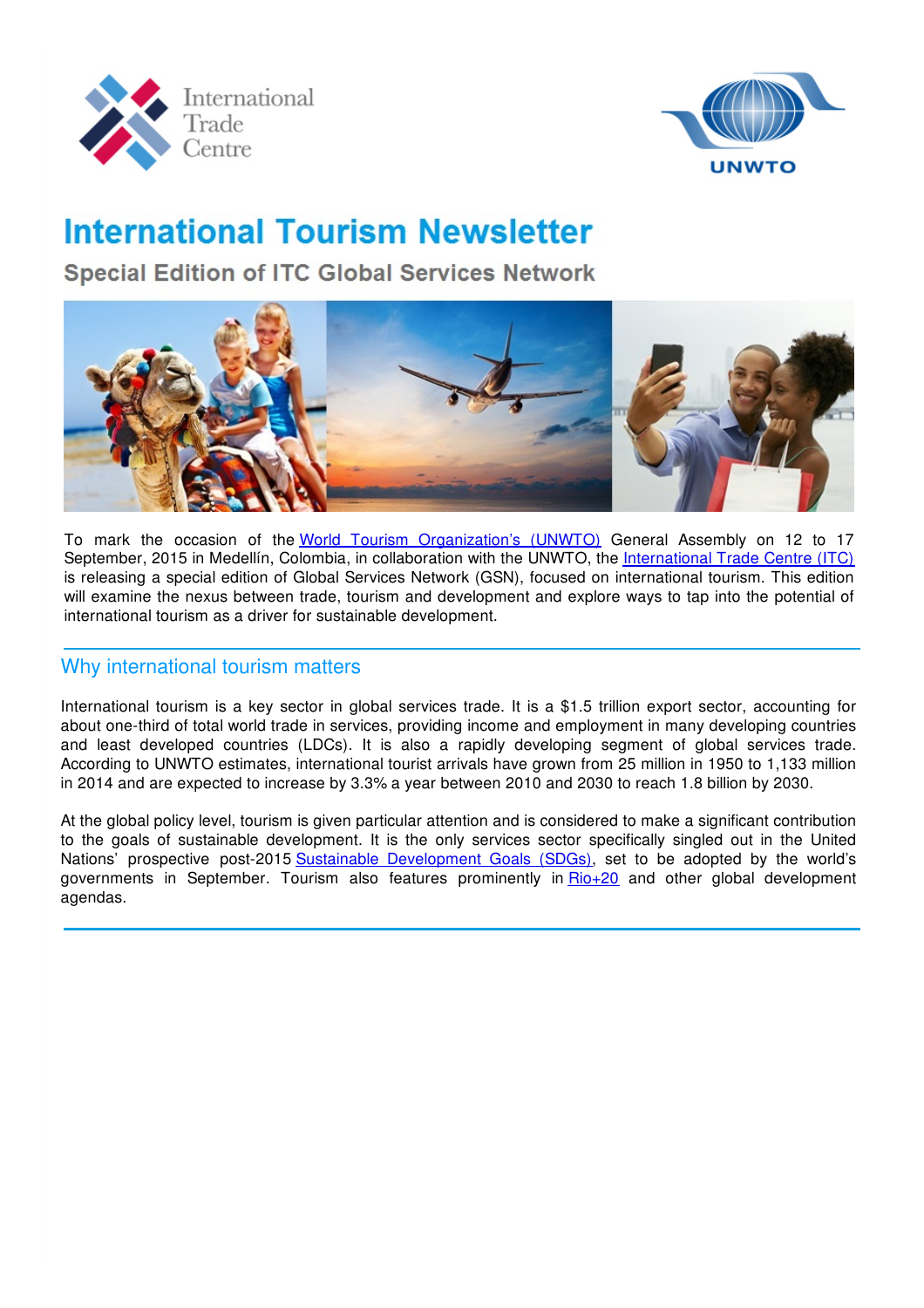# ITC and UNWTO sign MoU

ITC and UNWTO have entered a strategic partnership to aggregate the two organizations' resources and competencies and to share perspectives in the process of rethinking a joint approach to Aid for Trade (AfT) in tourism. The partnership also aims at having a more integrated and innovative approach of tourism development for inclusive growth, leading to the achievement of all dimensions of sustainable development for developed countries.

A MoU was signed by the heads of the two agencies at the occasion of the UNWTO General Assembly in Medellin.

ITC and UNWTO also work closely with the WTO and other leading agencies through the UN Steering Committee on Tourism for [Development](http://icr.unwto.org/sctd) (SCTD), a cluster approach to 'Delivering as One for Tourism'. The partnership brings together ten UN agencies committed to mainstreaming tourism in the global trade and development agenda.



#### Joint ITC-UNWTO Report: Tourism and trade: a global agenda for sustainable development

The joint report of the ITC and the UNWTO brings together complementary expertise of two organizations on critical issues at the intersection of the international policy context, government action, and private actors in the tourism sector.

Tourism's huge potential for job growth and sustainable development justifies a greater share of aid and coordinated export strategies, outlined in this joint ITC - UNWTO report.

Just 0.78% of Aid for Trade went to tourism in 2013, though the sector accounts for 6% of developing countries' exports. To reach its potential, tourism requires strong, coordinated action around tourism export strategies that address different frameworks governing the flows of travellers, services, goods and foreign direct investment. The report illustrates trade, investment and visa policies from the perspectives of the tourist journey and the tourism value chain.

To download the report, click [here](http://www.intracen.org/publication/Tourism-and-Trade-A-Global-Agenda-for-Sustainable-Development/).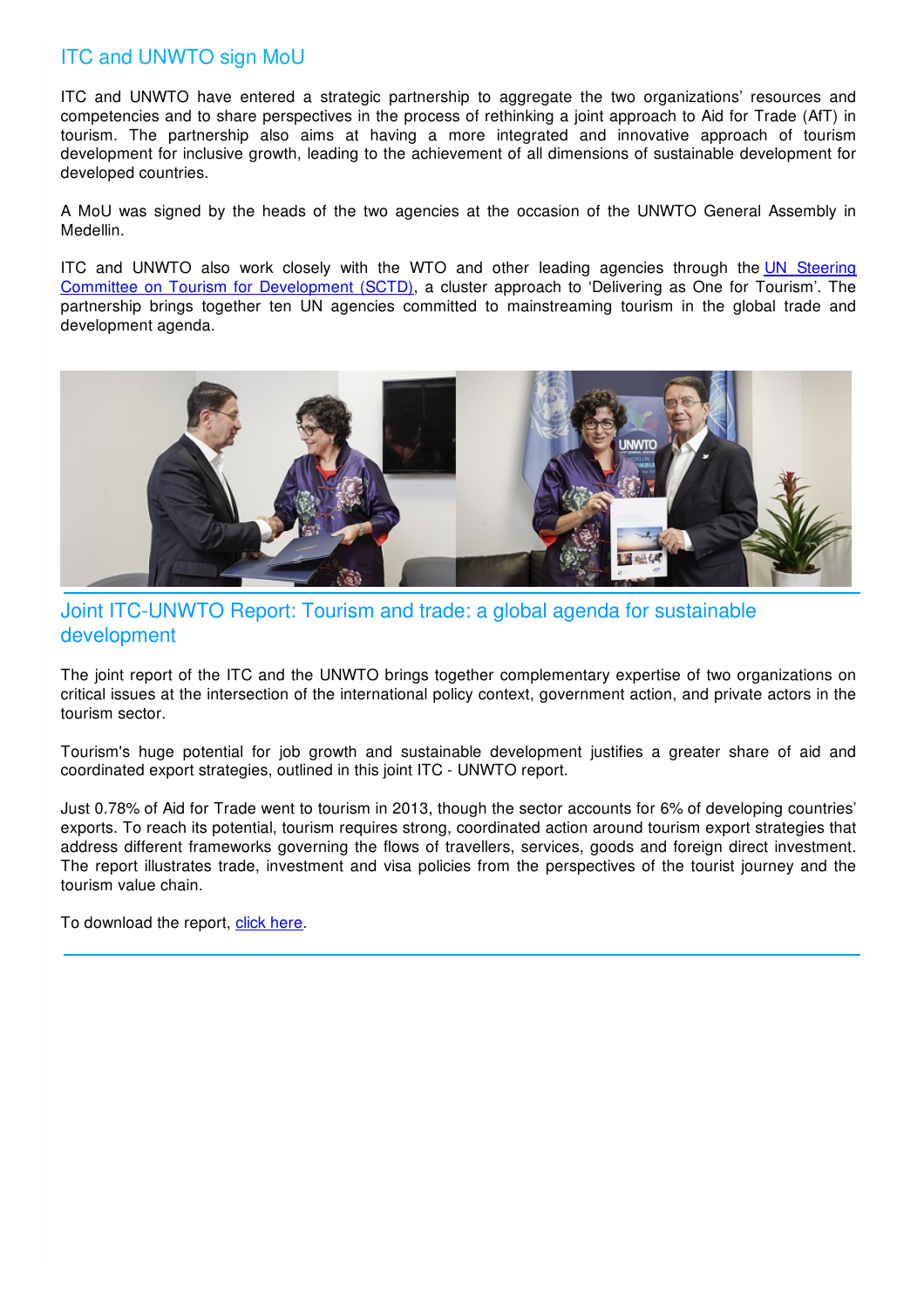#### UNWTO General Assembly to meet in Medellín, Colombia

Held every two years, the General Assembly is UNWTO's main statutory meeting and the most important international gathering of senior tourism officials and high-level representatives of the private sector. The 21st Session of the UNWTO General Assembly meeting in Medellín, Colombia (12-17 September 2015) focuses on tourism's ability to foster inclusive development and social transformation. The event gathers over 800 delegates from UNWTO Member States, the private sector and academia. Among the highlights of the Assembly is the joint UNWTO/International Civil Aviation Organization (ICAO) High-level Forum on Tourism and Air Transport for Development. The Forum focuses on how closer cooperation between aviation and tourism can maximize the impact of both sectors on employment, inclusive growth and sustainable development, in the context of the post-2015 development agenda and the coming Climate Summit next December.

For more information on ITC contributions to the Assembly, click [here.](http://www.intracen.org/event/UNWTO-General-Assembly/)

To get access to the General Assembly's webpage, click [here](http://unwtoga2015.org/en).

#### EIF-UNWTO Study: Tourism in the Aid for Trade (AfT) Agenda

UNWTO and the Executive Secretariat for the Enhanced Integrated Framework (EIF) conducted a study to better understand the tourism-related needs of the LDCs through the Diagnostic Trade Integration Studies (DTIS). DTIS are conducted at the request of the LDCs, and encompass a review of the macroeconomic environment, trade policies, the business climate and country competitiveness.

The research identifies avenues for EIF stakeholder and beneficiaries – government, institutions and small and medium-sized enterprises – to increase efficiency so as to maximize the positive socio-economic impacts of tourism.

Overall, the study provides a roadmap for making tourism part of an inclusive and sustainable growth strategy for LDCs: 47 EIF countries were analysed and the results shows that 42 out of 47 countries – including 38 LDCs – have tourism as an important sector for achieving development in their national exports strategies.

For more information in English, click [here](http://www.e-unwto.org/doi/book/10.18111/9789284417124).

For more information in French, click [here](http://www.e-unwto.org/doi/book/10.18111/9789284417230).

#### World Tourism Day

On 27 September, UNWTO invites everyone to celebrate World Tourism Day (WTD) under the theme "One billion tourists, one billion opportunities" and work together in establishing tourism as a powerful tool of opportunity and inclusion. Join the movement and follow the campaign #onebilliontourists #wtd2015 on instagram, share your WTD event on our page and let us turn the power of one billion into a genuine force for good.

Visit the campaign website [here](http://wtd.unwto.org/).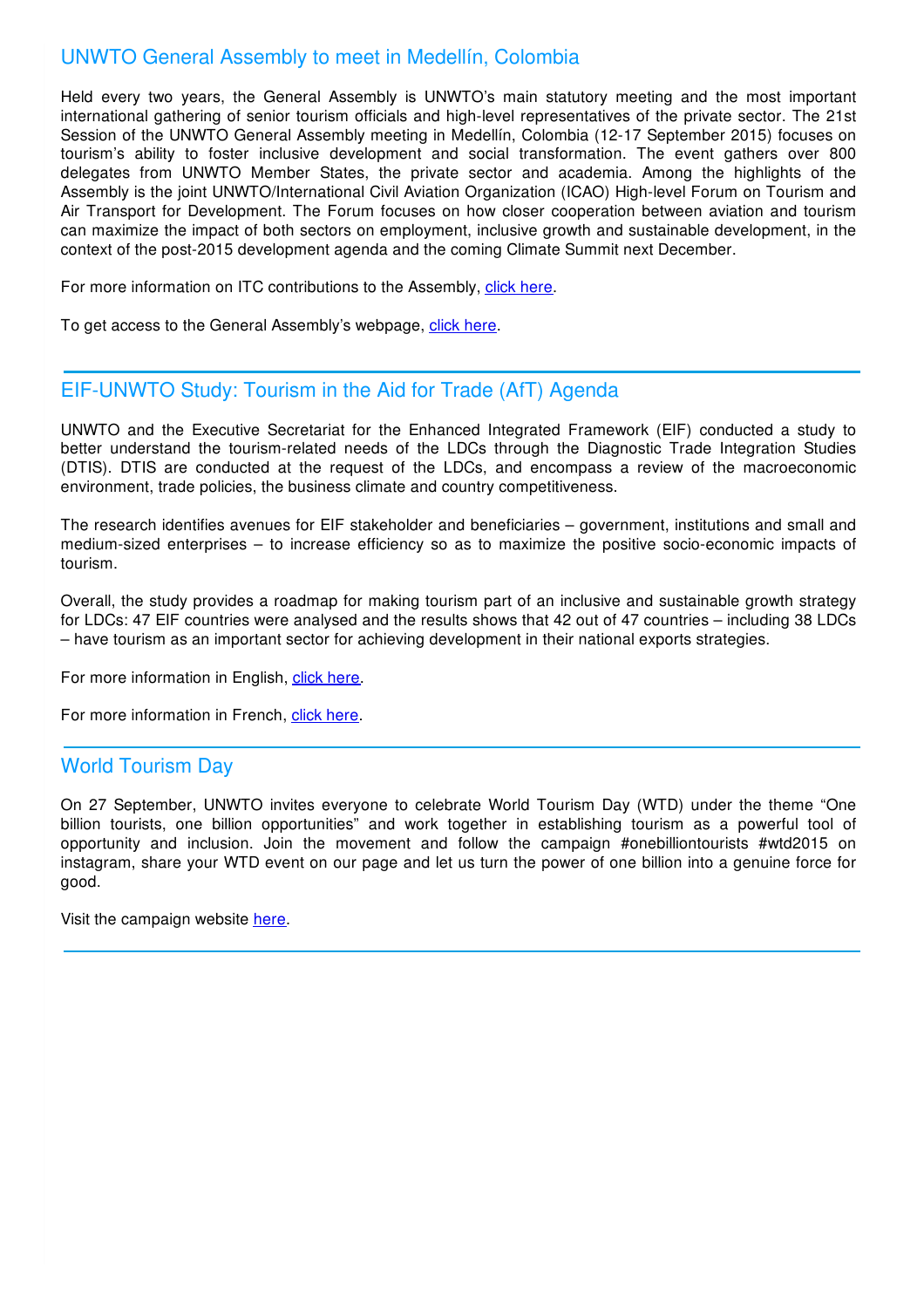### Financing of Tourism for Development (Tuesday, 15 September 2015)

Tourism will play an important role in the delivery of the Post-2015 Development Agenda, which will build the framework for 17 SDGs, expected to be adopted by Heads of States and Governments at the UN General Assembly in September 2015 in New York. Tourism today is firmly positioned in the post-2015 development agenda and has been included as Targets within Goal 8 ("Promote sustained, inclusive and sustainable economic growth, full and productive employment and decent work for all"), Goal 12 ("Ensure sustainable consumption and production pattern"), and Goal 14 ("Conserve and sustainably use the oceans, seas and marine resources for sustainable development).

The Special Event Financing of Tourism for Development, which took place during the UNWTO General Assembly – 21st Session, provided UNWTO Member States with the opportunity to acquire knowledge and better understanding of existing financing mechanisms for development in general and for tourism in particular. It also touched upon the forthcoming availability of resources for supporting the SDGs as it was agreed upon at the Third International Conference on Financing for Development (FfD) and its outcome document, the Addis Ababa Action Agenda (AAAA), in which tourism is featured.

Against this background, the Event presented the work of some selected development finance institutions and trust funds, such as the World Bank and the EIF, as well as French, German and Japanese development cooperation agencies. Ms. Arancha González, Executive Director of the ITC made an introductory remark in the Event.

For more information, click [here.](http://icr.unwto.org/news/2015-08-13/unwto-presents-special-event-financing-tourism-development)

Watch the video [here](https://www.youtube.com/watch?v=WDw7qAuYYbo).

#### ITC's offering on tourism

ITC enhances the competitiveness of the tourism sector in order to strengthen its contribution to sustainable development. ITC's specific competence lies in its trade orientation and its mandate to work with the private sector, especially for small and medium-sized enterprise (SME) internationalization. For destinations with a priority on increasing the impact of their international trade in tourism, ITC offers holistic solutions in AfT in tourism including tourism export strategy, customized data analysis, public private dialogue, SME competitiveness development, industry linkages, and a focus on sustainability and inclusion.

For more information on ITC's offering, click [here](http://www.intracen.org/itc/sectors/tourism/).